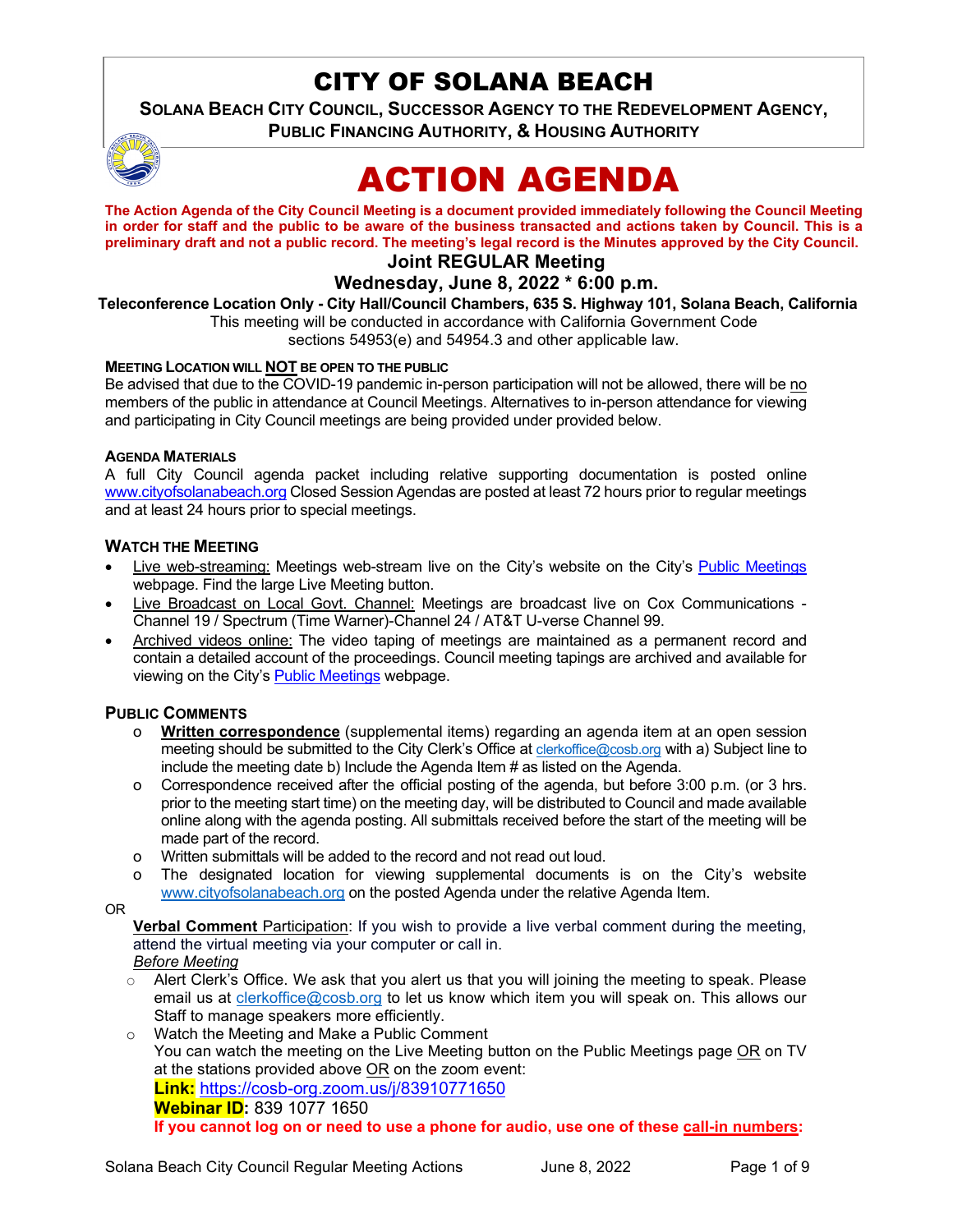#### US: +1 669 900 9128 **or** +1 253 215 8782 **or** +1 346 248 7799 **or** +1 646 558 8656 **or**  +1 301 715 8592 **or** +1 312 626 6799 **or** 877 853 5257 (Toll Free) **or** 888 475 4499 (Toll Free) **or** 833 548 0276 (Toll Free) **or** 833 548 0282 (Toll Free)

- Join/Log-In to the meeting at least 15 minutes prior to the start time so that the City Clerk can verify that you are ready to speak before the meeting begins.
- Audio Accessibility: If your computer does not have a microphone or you have sound issues, you can call-in from a landline or cell phone and use it as your audio (phone # is provided once you log-in to Zoom, see above). If you call in for better audio, mute your computer's speakers to eliminate feedback so that you do not have two audios when you are speaking.

#### *During Meeting:*

- o During each Agenda Item and Oral Communications, attendees will be asked if they would like to speak. Speakers are taken during each agenda item.
- $\circ$  Speakers will be asked to raise their hand (zoom icon under participants can be clicked or on the phone you can dial \*9) if they would like to be called on to speak during each item. We will call on you by your log in name or the last 4 digits of your phone #. When called on by the meeting organizer, we will unmute so you may provide comments for the allotted time. Allotted speaker times are listed under each [Agenda](https://urldefense.proofpoint.com/v2/url?u=https-3A__www.ci.solana-2Dbeach.ca.us_index.asp-3FSEC-3DF0F1200D-2D21C6-2D4A88-2D8AE1-2D0BC07C1A81A7-26Type-3DB-5FBASIC&d=DwMFaQ&c=euGZstcaTDllvimEN8b7jXrwqOf-v5A_CdpgnVfiiMM&r=1XAsCUuqwK_tji2t0s1uIQ&m=C7WzXfOw2_nkEFMJClT55zZsF4tmIf_7KTn0o1WpYqI&s=3DcsWExM2_nx_xpvFtXslUjphiXd0MDCCF18y_Qy5yU&e=) section.
- o Choose Gallery View to see the presentations, when applicable.

#### **SPECIAL ASSISTANCE NEEDED - AMERICAN DISABILITIES ACT TITLE 2**

In compliance with the Americans with Disabilities Act of 1990, persons with a disability may request an agenda in appropriate alternative formats as required by Section 202. Any person with a disability who requires a modification or accommodation in order to participate in a meeting should direct such request to the City Clerk's office (858) 720-240[0 clerkoffice@cosb.org](mailto:EMAILGRP-CityClerksOfc@cosb.org) at least 72 hours prior to the meeting.

| <b>CITY COUNCILMEMBERS</b>         |                |                              |
|------------------------------------|----------------|------------------------------|
| Lesa Heebner, Mayor                |                |                              |
| <b>Kelly Harless, Deputy Mayor</b> |                | David A. Zito, Councilmember |
| Jewel Edson, Councilmember         |                | Kristi Becker, Councilmember |
| Gregory Wade                       | Johanna Canlas | Angela Ivey                  |
| <b>City Manager</b>                | City Attorney  | <b>City Clerk</b>            |

#### SPEAKERS:

Please submit your speaker slip to the City Clerk prior to the meeting or the announcement of the Item. Allotted times for speaking are outlined on the speaker's slip for Oral Communications, Consent, Public Hearings and Staff Reports.

#### READING OF ORDINANCES AND RESOLUTIONS:

Pursuant to [Solana Beach Municipal Code](mailto:https://www.codepublishing.com/CA/SolanaBeach/) Section 2.04.460, at the time of introduction or adoption of an ordinance or adoption of a resolution, the same shall not be read in full unless after the reading of the title, further reading is requested by a member of the Council. If any Councilmember so requests, the ordinance or resolution shall be read in full. In the absence of such a request, this section shall constitute a waiver by the council of such reading.

## **CALL TO ORDER AND ROLL CALL:**

## **CLOSED SESSION REPORT:**

## **FLAG SALUTE:**

## **APPROVAL OF AGENDA: COUNCIL ACTION: Approved 5/0**

## **PROCLAMATIONS/CERTIFICATES:** *Ceremonial*

## Pride Month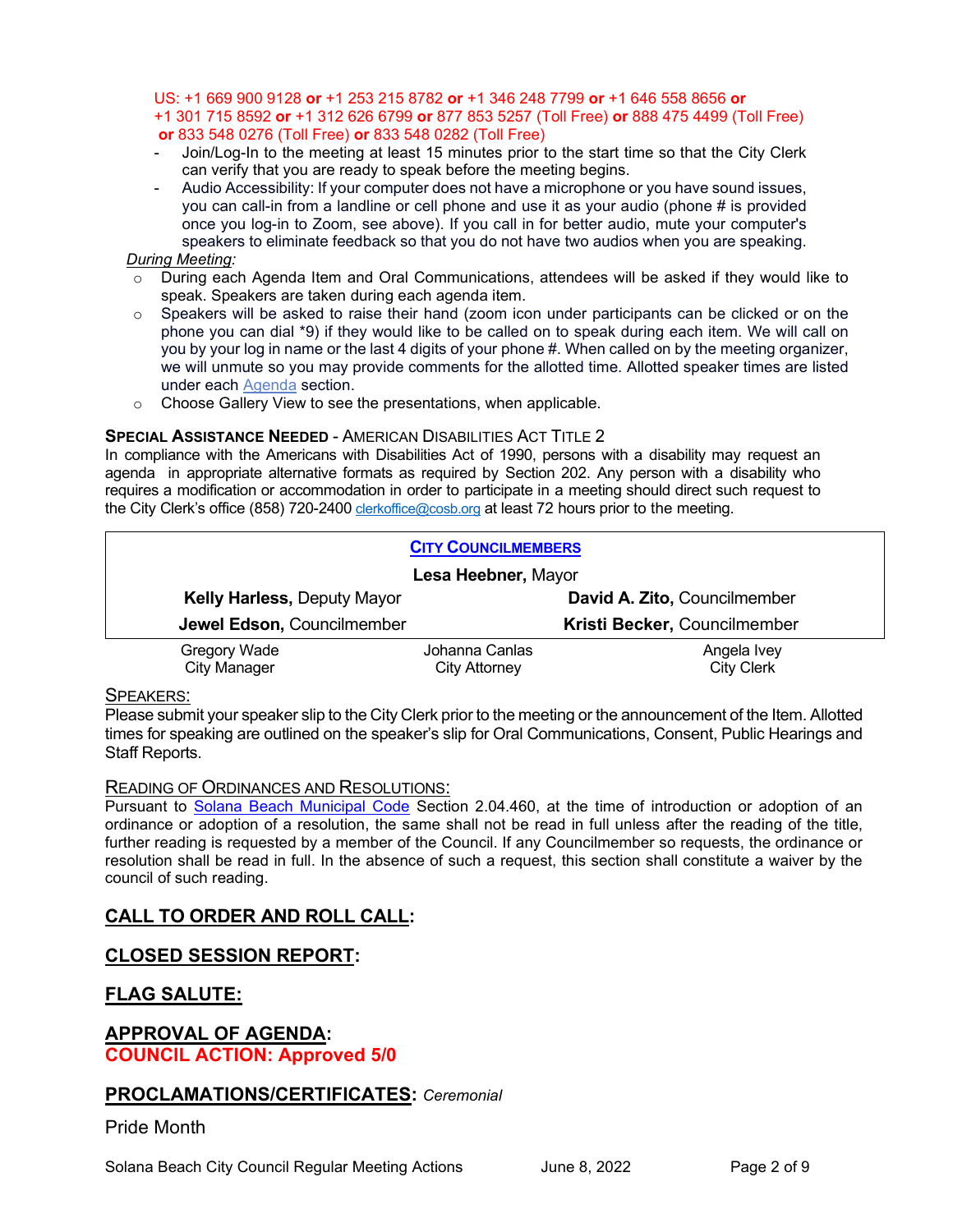## Juneteenth

**PRESENTATIONS:** Ceremonial items that do not contain in-depth discussion and no action/direction. *None at the posting of this agenda*

## **ORAL COMMUNICATIONS:**

Comments relating to items on this evening's agenda are taken at the time the items are heard. This portion of the agenda provides an opportunity for members of the public to address the City Council on items relating to City business and not appearing on today's agenda by submitting a speaker slip (located on the back table) to the City Clerk. Pursuant to the Brown Act, no action shall be taken by the City Council on public comment items. Council may refer items to the City Manager for placement on a future agenda. The maximum time allotted for each presentation is THREE MINUTES. No donations of time are permitted (SBMC 2.04.190). Please be aware of the timer light on the Council Dais.

## **COUNCIL COMMUNITY ANNOUNCEMENTS / COMMENTARY:**

*An opportunity for City Council to make brief announcements or report on their activities. These items are not agendized for official City business with no action or substantive discussion.* 

## **A. CONSENT CALENDAR:** (Action Items) (A.1. - A.9.)

Items listed on the Consent Calendar are to be acted in a single action of the City Council unless pulled for discussion. Any member of the public may address the City Council on an item of concern by submitting to the City Clerk a speaker slip (located on the back table) before the Consent Calendar is addressed. Those items removed from the Consent Calendar by a member of the Council will be trailed to the end of the agenda, while Consent Calendar items removed by the public will be heard immediately after approval of the Consent Calendar to hear the public speaker.

*All speakers should refer to the public comment section at the beginning of the agenda for details.* Please be aware of the timer light on the Council Dais.

## **A.1. Minutes of the City Council.**

Recommendation: That the City Council

1. Approve the Minutes of the City Council meetings held March 09, 2022.

## **COUNCIL ACTION: Approved 5/0**

**A.2. Register Of Demands.** (File 0300-30)

Recommendation: That the City Council

[1. Ratify the list of demands for May 14, 2022 – May 27, 2022.](https://solanabeach.govoffice3.com/vertical/Sites/%7B840804C2-F869-4904-9AE3-720581350CE7%7D/uploads/A.2._Report_-_6-8-22_-_O.pdf)

[Item A.2. Report \(click here\)](https://solanabeach.govoffice3.com/vertical/Sites/%7B840804C2-F869-4904-9AE3-720581350CE7%7D/uploads/A.2._Report_-_6-8-22_-_O.pdf) 

*Posted Reports & Supplemental Docs contain records up to the cut off time, prior to the start of the meeting, for processing new submittals. The final official record containing handouts, PowerPoints, etc. can be obtained through a Records Request to the City Clerk's Office.* **COUNCIL ACTION: Approved 5/0**

## **A.3. General Fund Adopted Budget for Fiscal Year 2021/2022 Changes.** (File 0330-30)

Recommendation: That the City Council

1. Receive the report listing changes made to the Fiscal Year 2021-2022 General Fund Adopted Budget.

[Item A.3. Report \(click here\)](https://solanabeach.govoffice3.com/vertical/Sites/%7B840804C2-F869-4904-9AE3-720581350CE7%7D/uploads/A.3._Report_-_6-8-22_-_O.pdf)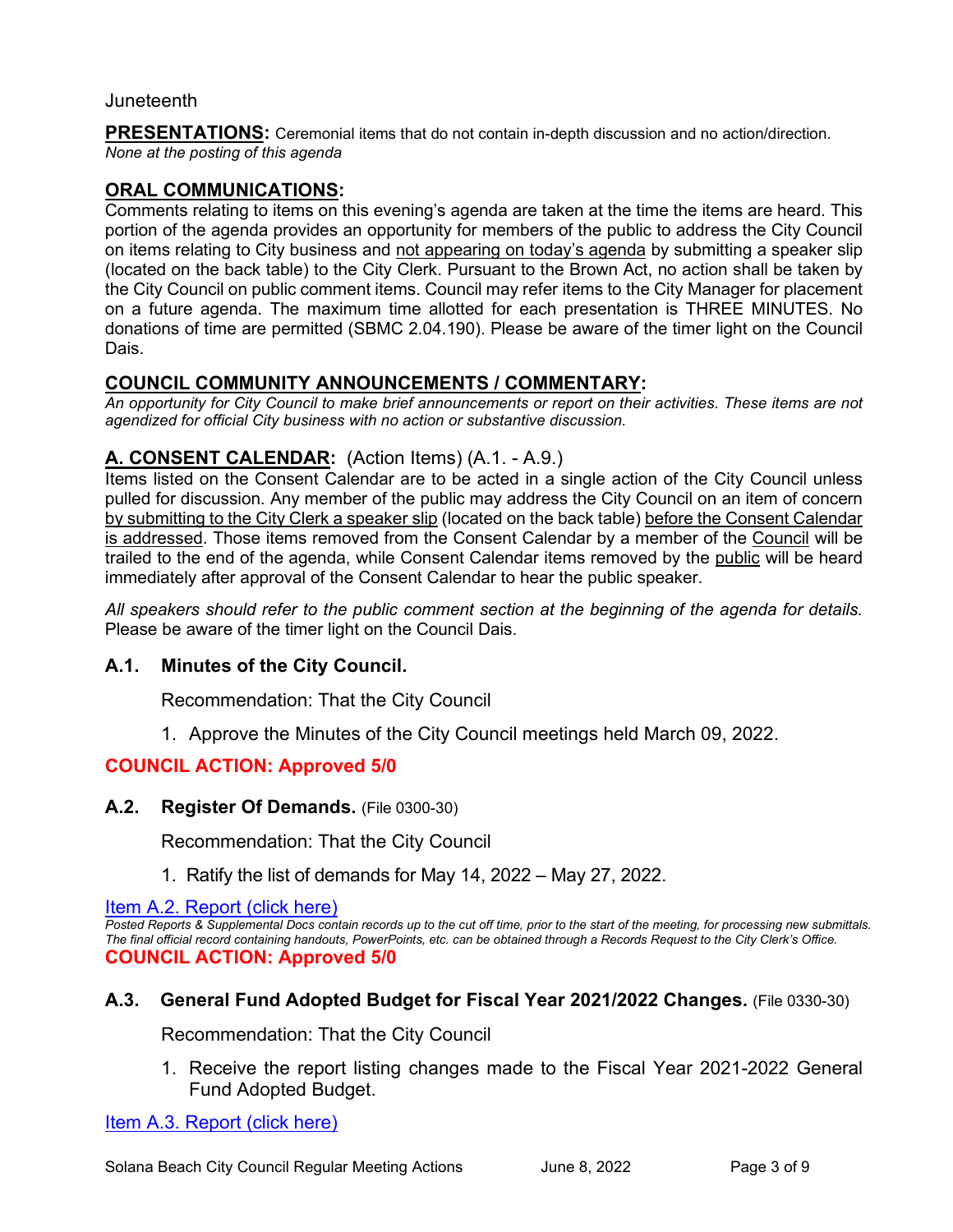*Posted Reports & Supplemental Docs contain records up to the cut off time, prior to the start of the meeting, for processing new submittals. The final official record containing handouts, PowerPoints, etc. can be obtained through a Records Request to the City Clerk's Office.* **COUNCIL ACTION: Approved 5/0**

**A.4. Local Streets and Roads Funding Program (SB 1) Project List - Fiscal Year (FY) 2022/23.** (File 0850-35)

Recommendation: That the City Council

- 1. Adopt **Resolution 2022-051**:
	- a. Authorizing the City Engineer to establish a project list for the FY 2022/23 Local Streets and Roads Funding Program using funds in part from the Road Maintenance and Rehabilitation Account and designating the 2022 Annual Street Maintenance and Repair Project, as identified in the City's FY 2022/23 Capital Improvement Program list, to receive the SB 1 funding. It is anticipated that the designated project will rehabilitate the pavement on portions of Lomas Santa Fe Drive and several residential streets including San Mario from Santa Sabina to Santa Petra, Glencrest Drive from Dell Street to Glencrest Place and Marview Drive from Ford Avenue to the end of the cul-de-sac. It is also anticipated that the designated project is estimated to be completed by May 2023 and will have an estimated useful life of approximately 15 years.
	- b. Authorizing the City Engineer to submit the project list to the California Transportation Commission for the 2022/23 Local Streets and Roads Funding Program using funds from the Road Maintenance and Rehabilitation Account.

## [Item A.4. Report \(click here\)](https://solanabeach.govoffice3.com/vertical/Sites/%7B840804C2-F869-4904-9AE3-720581350CE7%7D/uploads/A.4._Report_-_6-8-22_-_O.pdf)

*Posted Reports & Supplemental Docs contain records up to the cut off time, prior to the start of the meeting, for processing new submittals. The final official record containing handouts, PowerPoints, etc. can be obtained through a Records Request to the City Clerk's Office.* **COUNCIL ACTION: Approved 5/0**

## **A.5. Annual Investment Policy.** (File 0350-30)

Recommendation: That the City Council

1. Adopt **Resolution 2022-068** approving the City's Investment Policy for Fiscal Year (FY) 2022/23.

## [Item A.5. Report \(click here\)](https://solanabeach.govoffice3.com/vertical/Sites/%7B840804C2-F869-4904-9AE3-720581350CE7%7D/uploads/A.5._Report_-_6-8-22_-_O.pdf)

[Item A.5. Supplemental Docs \(Updated 6-8-22, 5:10pm\)](https://solanabeach.govoffice3.com/vertical/Sites/%7B840804C2-F869-4904-9AE3-720581350CE7%7D/uploads/A.5._Supplemental_Docs_(6-8_5pm)_-_R.pdf)

*Posted Reports & Supplemental Docs contain records up to the cut off time, prior to the start of the meeting, for processing new submittals. The final official record containing handouts, PowerPoints, etc. can be obtained through a Records Request to the City Clerk's Office.* **COUNCIL ACTION: Approved 5/0**

## **A.6. Facilities Maintenance and Repair Services.** (File 0700-25)

Recommendation: That the City Council

#### 1. Adopt **Resolution 2022-041**:

a. Authorizing the City Manager to execute an amendment to the Professional Services Agreement with Lalley Construction to increase the not to exceed amount by \$11,000 per year to provide for total on-call, as-needed maintenance and repair services not to exceed \$25,000 per year for Fiscal Year (FY) 2022/23 and Fiscal Year (FY) 2023/24, if further extended in the City Manager's discretion.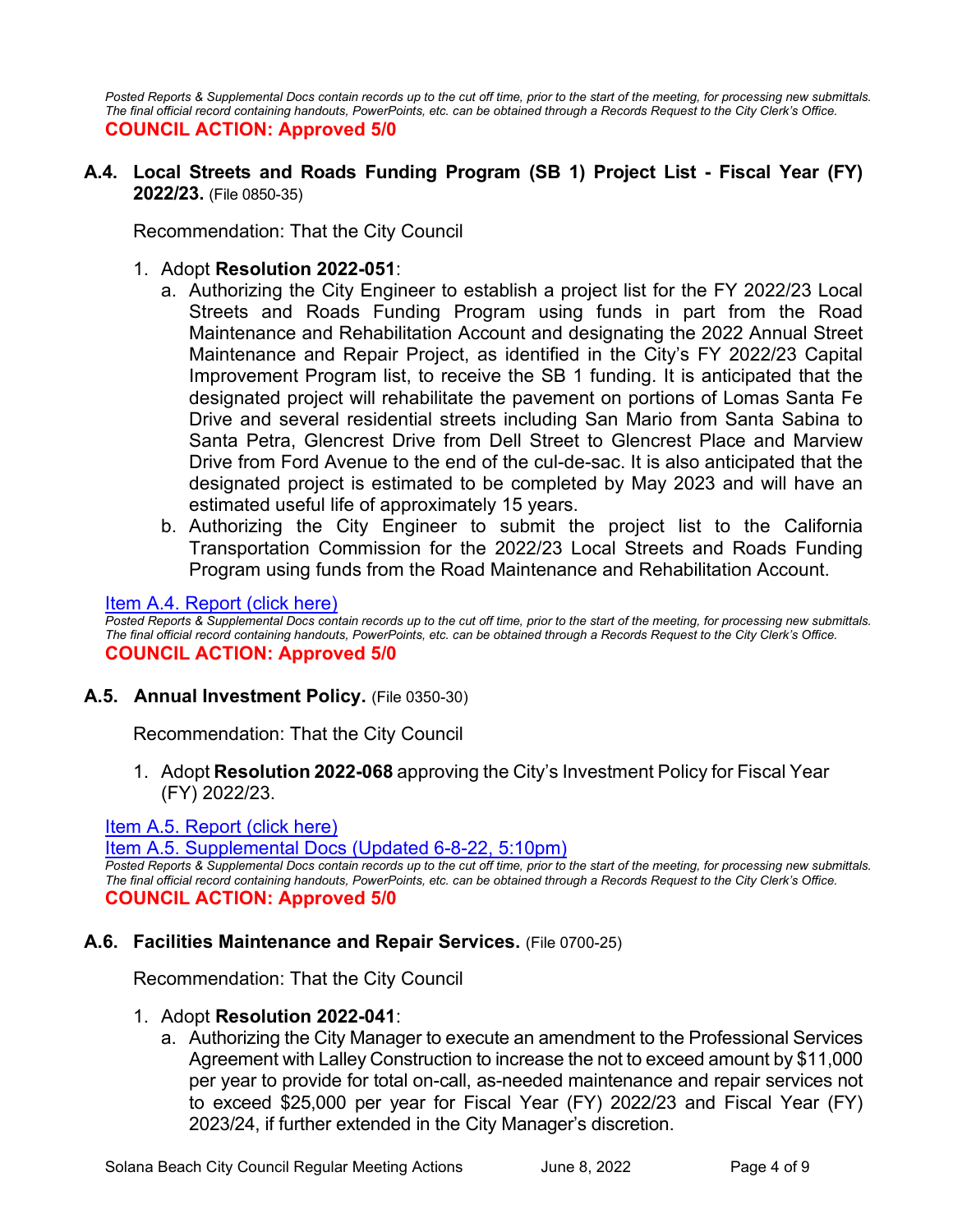- b. Awarding a one-year Professional Services Agreement (PSA) to ROI Construction and Remodeling in an amount not to exceed \$25,000 per year for on-call, as-needed maintenance and repair services for FY 2022/23.
- c. Authorizing the City Manager to execute the Professional Services Agreement with ROI Construction and Remodeling and authorizing the City Manager to extend the PSA on a yearly basis, for up to four additional one-year terms at the City's option.
- d. Appropriating \$30,000 in General Funds to the Public Facilities Maintenance/Professional Services account.
- e. Authorizing the City Treasurer to amend the FY 2022/23 Adopted Budget accordingly.

## [Item A.6. Report \(click here\)](https://solanabeach.govoffice3.com/vertical/Sites/%7B840804C2-F869-4904-9AE3-720581350CE7%7D/uploads/A.6._Report_-_6-8-22_-_O.pdf)

*Posted Reports & Supplemental Docs contain records up to the cut off time, prior to the start of the meeting, for processing new submittals. The final official record containing handouts, PowerPoints, etc. can be obtained through a Records Request to the City Clerk's Office.* **COUNCIL ACTION: Approved 5/0**

## **A.7. Citywide Janitorial Services.** (File 0700-20)

Recommendation: That the City Council

- 1. Adopt **Resolution 2022-065:**
	- a. Extending the Professional Services Agreement with California Office Cleaning, Inc. for an additional one-year term with a new contract expiration date of June 30, 2023.
	- b. Authorizing the City Manager to execute Amendment No. 3 to the Professional Services Agreement with California Office Cleaning, Inc., increasing the scope of work and maximum compensation by \$20,000 for a not to exceed contract amount of \$127,880 for Citywide janitorial services for Fiscal Year (FY) 2022/23.
	- c. Appropriating \$20,000 in General Funds to the FY 2022/23 Public Facilities Maintenance Budget Unit.
	- d. Authorizing the City Treasurer to amend the FY 2022/23 Adopted Budget accordingly.

## [Item A.7. Report \(click here\)](https://solanabeach.govoffice3.com/vertical/Sites/%7B840804C2-F869-4904-9AE3-720581350CE7%7D/uploads/A.7._Report_-_6-8-22_-_O.pdf)

*Posted Reports & Supplemental Docs contain records up to the cut off time, prior to the start of the meeting, for processing new submittals. The final official record containing handouts, PowerPoints, etc. can be obtained through a Records Request to the City Clerk's Office.* **COUNCIL ACTION: Approved 5/0**

## **A.8. Citywide Landscape Maintenance Services.** (File 0750-25)

Recommendation: That the City Council

## 1. Adopt **Resolution 2022-067**:

- a. Authorizing the City Manager to exercise the fourth option to extend the Professional Services Agreement with Nissho of California, Inc. for an additional year, effective July 1, 2022 through June 30, 2023.
- b. Authorizing the City Manager to execute an amendment to the Professional Services Agreement with Nissho of California, Inc. increasing the scope of work to include new locations, continuation of the additional part-time laborer, and Citywide tree/plant replacement services for City-wide landscape maintenance services effective July 1, 2022.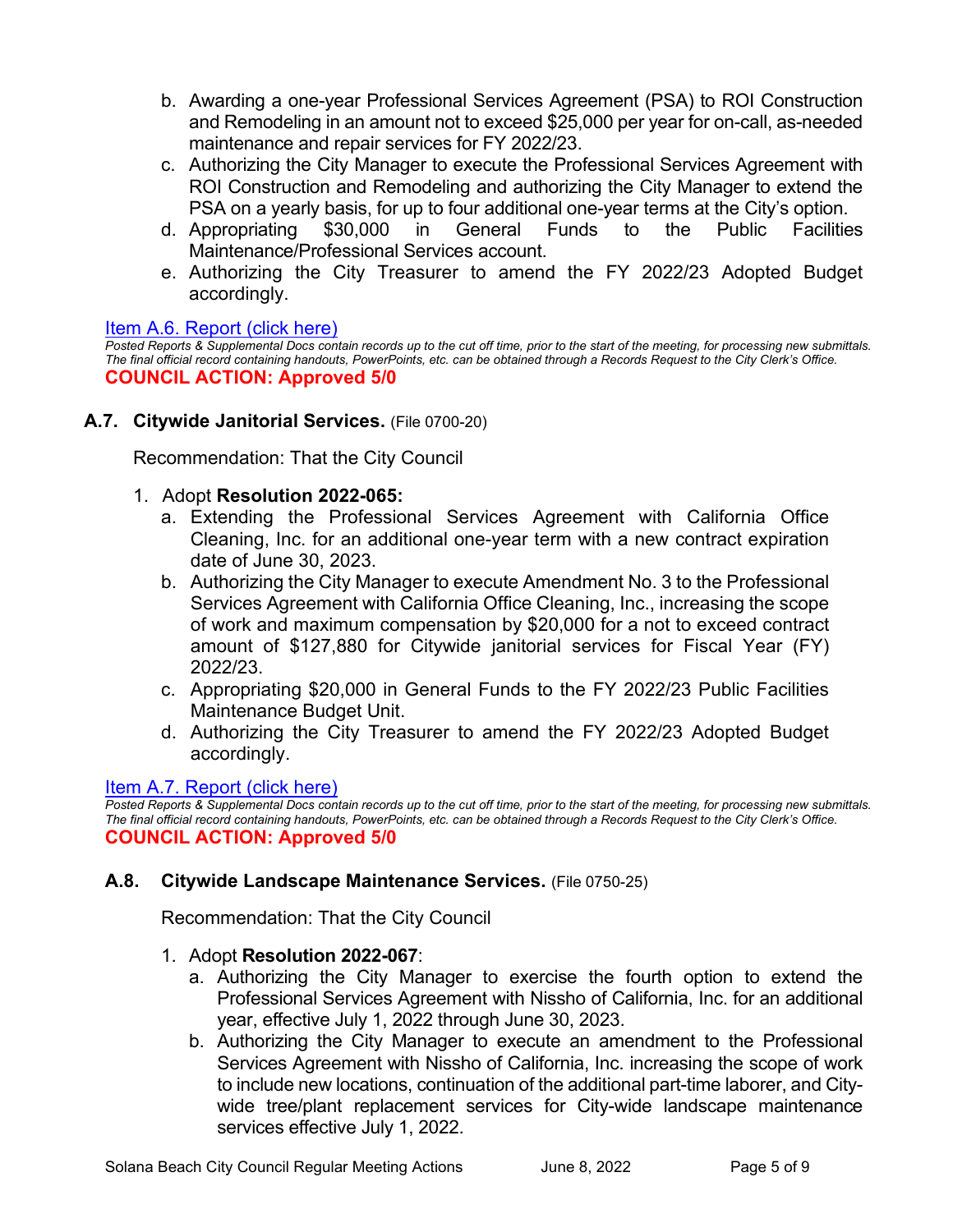## [Item A.8. Report \(click here\)](https://solanabeach.govoffice3.com/vertical/Sites/%7B840804C2-F869-4904-9AE3-720581350CE7%7D/uploads/A.8._Report_-_6-8-22_-_O.pdf)

*Posted Reports & Supplemental Docs contain records up to the cut off time, prior to the start of the meeting, for processing new submittals. The final official record containing handouts, PowerPoints, etc. can be obtained through a Records Request to the City Clerk's Office.* **COUNCIL ACTION: Approved 5/0**

## **A.9. Local Improvement District Administration Services.** (File 0495-20)

Recommendation: That the City Council

1. Adopt **Resolution 2022-069** authorizing the City Manager to execute a Professional Services Agreement with Willdan Financial Services for three (3) years with two (2) additional one (1) year optional extensions at the City Manager's discretion.

#### [Item A.9. Report \(click here\)](https://solanabeach.govoffice3.com/vertical/Sites/%7B840804C2-F869-4904-9AE3-720581350CE7%7D/uploads/A.9._Report_-_6-8-22_-_O.pdf)

*Posted Reports & Supplemental Docs contain records up to the cut off time, prior to the start of the meeting, for processing new submittals. The final official record containing handouts, PowerPoints, etc. can be obtained through a Records Request to the City Clerk's Office.* **COUNCIL ACTION: Approved 5/0**

## **NOTE: The City Council shall not begin a new agenda item after 10:30 p.m. unless approved by a unanimous vote of all members present. (SBMC 2.04.070)**

## **B. PUBLIC HEARINGS:** (B.1. – B.3.)

This portion of the agenda provides citizens an opportunity to express their views on a specific issue as required by law after proper noticing by submitting a speaker slip (located on the back table) to the City Clerk. After considering all of the evidence, including written materials and oral testimony, the City Council must make a decision supported by findings and the findings must be supported by substantial evidence in the record. An applicant or designee(s) for a private development/business project, for which the public hearing is being held, is allotted a total of fifteen minutes to speak, as per SBMC 2.04.210. A portion of the fifteen minutes may be saved to respond to those who speak in opposition. *All other speakers should refer to the public comment section at the beginning of the agenda for time allotment.* Please be aware of the timer light on the Council Dais.

## **B.1. Public Hearing: 1457 Highland Dr., Applicant: Christopher and Trisha Stone, Application: DRP21-006.** (File 0600-40)

The proposed project meets the minimum zoning requirements under the SBMC, may be found to be consistent with the General Plan and may be found, as conditioned, to meet the discretionary findings required as discussed in this report to approve a Development Review Permit (DRP). Therefore, Staff recommends that the City Council:

- 1. Conduct the Public Hearing: Open the Public Hearing, Report Council Disclosures, Receive Public Testimony, and Close the Public Hearing.
- 2. Find the project exempt from the California Environmental Quality Act pursuant to Section 15301 of the State CEQA Guidelines; and
- 3. If the City Council makes the requisite findings and approves the project, adopt **Resolution 2022-059** conditionally approving a DRP and an SDP waiver to remodel an existing two-story single-family residence, construct a 1,227 square foot first floor addition (which includes 167 square feet of proposed outdoor area that is covered and enclosed on three sides, the conversion of 126 square feet of garage area to living area and enclosing an existing covered entry), construct a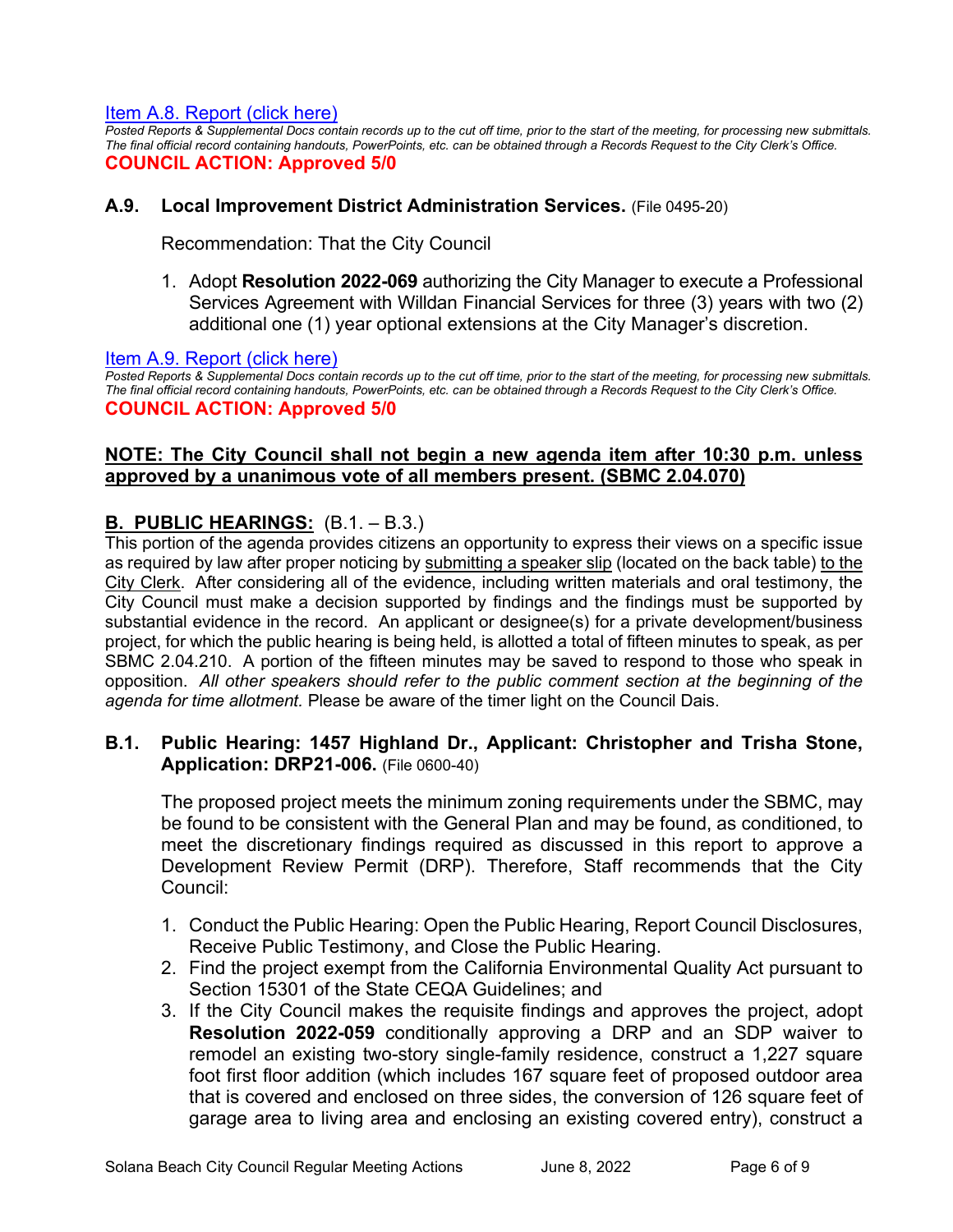242 square foot addition to the garage, and perform associated site improvements at 1457 Highland Drive, Solana Beach.

[Item B.1. Report \(click here\)](https://solanabeach.govoffice3.com/vertical/Sites/%7B840804C2-F869-4904-9AE3-720581350CE7%7D/uploads/B.1._Report_-6-8-22_-_O.pdf) 

[Item B.1. Updated Report \(added 6-8-22 at 1:45pm\)](https://solanabeach.govoffice3.com/vertical/Sites/%7B840804C2-F869-4904-9AE3-720581350CE7%7D/uploads/B.1._Updated_Report_1_-_O(1).pdf)

[Item B.1. Supplemental Docs \(updated 6-6-22 at 3:00pm\)](https://solanabeach.govoffice3.com/vertical/Sites/%7B840804C2-F869-4904-9AE3-720581350CE7%7D/uploads/Item_B.1._Supplemental_Docs_(updated_6-6-22_at_255pm)_-_O.pdf)

*Posted Reports & Supplemental Docs contain records up to the cut off time, prior to the start of the meeting, for processing new submittals. The final official record containing handouts, PowerPoints, etc. can be obtained through a Records Request to the City Clerk's Office.* **COUNCIL ACTION: Approved 5/0 with modifications.** 

## **B.2. Public Hearing: Solana Beach Lighting Maintenance District Annual Assessments.** (File 0495-20)

Recommendation: That the City Council

- 1. Conduct the Public Hearing: Open the Public Hearing, Report Council Disclosures, Receive Public Testimony, and Close the Public Hearing.
- 2. Adopt **Resolution 2022-063** confirming the diagram and assessment and approving the City of Solana Beach Lighting Maintenance District Engineer's Report.
- 3. Adopt **Resolution 2022-064** ordering the levy and collection of annual assessments for Fiscal Year (FY) 2022/23 and ordering the transmission of charges to the County Auditor for collection.

[Item B.2. Report \(click here\)](https://solanabeach.govoffice3.com/vertical/Sites/%7B840804C2-F869-4904-9AE3-720581350CE7%7D/uploads/B.2._Report_-_6-8-22_-_O.pdf) 

*Posted Reports & Supplemental Docs contain records up to the cut off time, prior to the start of the meeting, for processing new submittals. The final official record containing handouts, PowerPoints, etc. can be obtained through a Records Request to the City Clerk's Office.* **COUNCIL ACTION: Approved 5/0**

## **B.3. Public Hearing: Solana Beach Coastal Rail Trail (CRT) Maintenance District Annual Assessments.** (File 0495-20)

Recommendation: That the City Council

- 1. Conduct the Public Hearing: Open the Public Hearing, Report Council Disclosures, Receive Public Testimony, and Close the Public Hearing.
- 2. Adopt **Resolution 2022-061**, approving the Engineer's Report regarding the Coastal Rail Trail Maintenance District.
- 3. Adopt **Resolution 2022-062**, ordering the levy and collection of the annual assessments regarding the Coastal Rail Trail Maintenance District for FY 2022/23.

## [Item B.3. Report \(click here\)](https://solanabeach.govoffice3.com/vertical/Sites/%7B840804C2-F869-4904-9AE3-720581350CE7%7D/uploads/B.3._Report_-_6-8-22_-_O.pdf)

*Posted Reports & Supplemental Docs contain records up to the cut off time, prior to the start of the meeting, for processing new submittals. The final official record containing handouts, PowerPoints, etc. can be obtained through a Records Request to the City Clerk's Office.* **COUNCIL ACTION: Approved 5/0**

## **C. STAFF REPORTS**: (C.1.)

*Submit speaker slips to the City Clerk.* 

*All speakers should refer to the public comment section at the beginning of the agenda for time allotments.* Please be aware of the timer light on the Council Dais.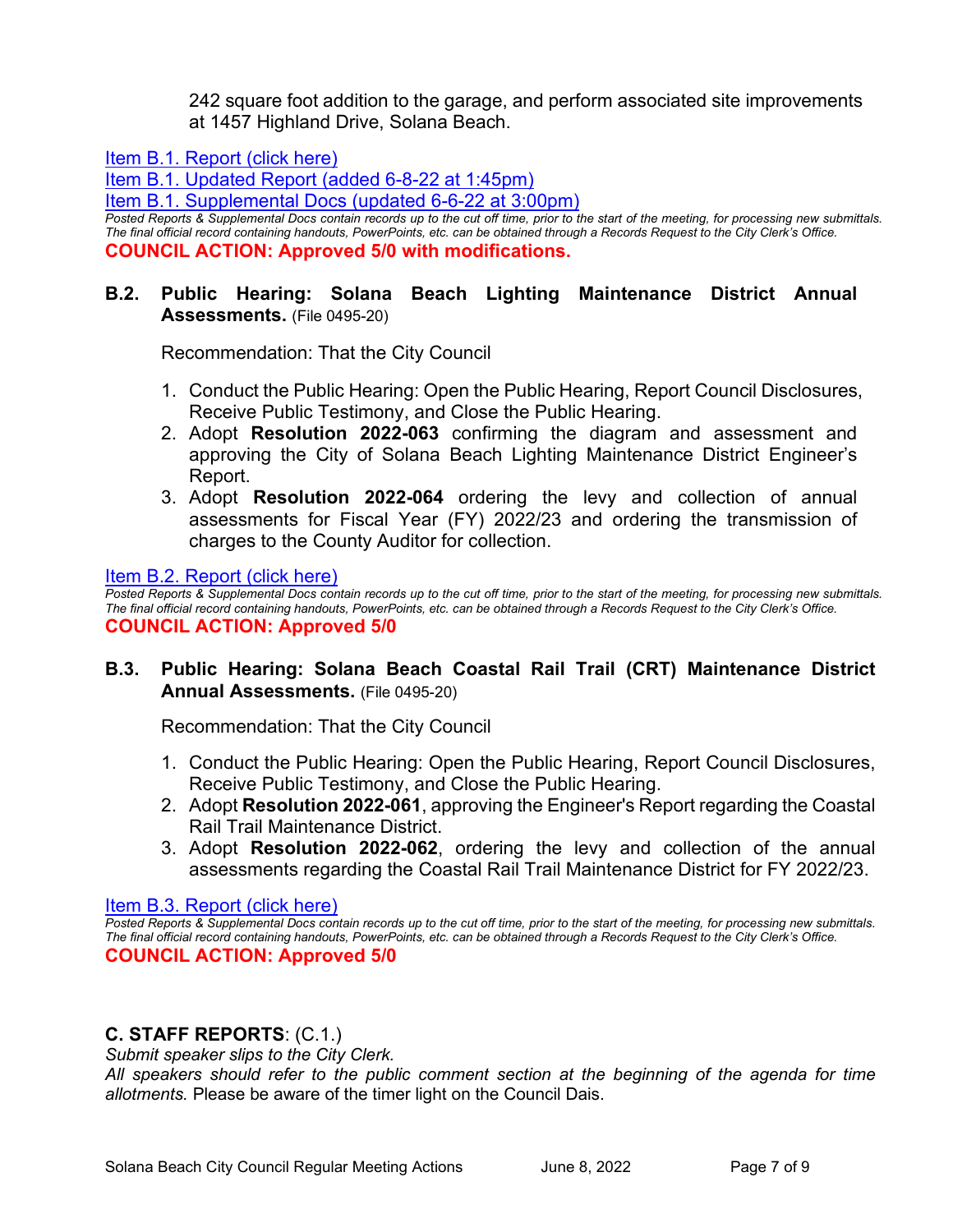## **C.1. Community Grant Program Requests - Fiscal Year (FY) 2022/23.** (File 0330-25)

Recommendation: That the City Council

1. Receive the Staff Report, Community Grant applications and consider the presentations from the grant applicants. This item will come back to the City Council at the June 22, 2022 City Council Meeting for Council's grant allocations.

[Item C.1. Report \(click here\)](https://solanabeach.govoffice3.com/vertical/Sites/%7B840804C2-F869-4904-9AE3-720581350CE7%7D/uploads/C.1._Report_-_6-8-22_-_O.pdf) 

[Item C.1. Supplemental Docs \(updated 6-8-22 at 11:30am\)](https://solanabeach.govoffice3.com/vertical/Sites/%7B840804C2-F869-4904-9AE3-720581350CE7%7D/uploads/C.1._Supp_Docs_-_6-8_(1115am).pdf)

*Posted Reports & Supplemental Docs contain records up to the cut off time, prior to the start of the meeting, for processing new submittals. The final official record containing handouts, PowerPoints, etc. can be obtained through a Records Request to the City Clerk's Office.* **Presentations** 

## **WORK PLAN COMMENTS:**

*Adopted June 23, 2021*

## **COMPENSATION & REIMBURSEMENT DISCLOSURE:**

GC: Article 2.3. Compensation: 53232.3. (a) Reimbursable expenses shall include, but not be limited to, meals, lodging, and travel. 53232.3 (d) Members of a legislative body shall provide brief reports on meetings attended at the expense of the local agency "*City*" at the next regular meeting of the legislative body.

## **COUNCIL COMMITTEE REPORTS:** [Council Committees](https://www.ci.solana-beach.ca.us/index.asp?SEC=584E1192-3850-46EA-B977-088AC3E81E0D&Type=B_BASIC)

## **REGIONAL COMMITTEES: (outside agencies, appointed by this Council)**

- a. City Selection Committee (meets twice a year) Primary-Heebner, Alternate-Edson
- b. Clean Energy Alliance (CEA) JPA: Primary-Becker, Alternate-Zito
- c. County Service Area 17: Primary- Harless, Alternate-Edson
- d. Escondido Creek Watershed Authority: Becker /Staff (no alternate).
- e. League of Ca. Cities' San Diego County Executive Committee: Primary-Becker, Alternate- Harless. Subcommittees determined by its members.
- f. League of Ca. Cities' Local Legislative Committee: Primary-Harless, Alternate-Becker
- g. League of Ca. Cities' Coastal Cities Issues Group (CCIG): Primary-Becker, Alternate-**Harless**
- h. North County Dispatch JPA: Primary-Harless, Alternate-Becker
- i. North County Transit District: Primary-Edson, Alternate-Harless
- j. Regional Solid Waste Association (RSWA): Primary-Harless, Alternate-Zito
- k. SANDAG: Primary-Heebner, 1<sup>st</sup> Alternate-Zito, 2<sup>nd</sup> Alternate-Edson. Subcommittees determined by its members.
- l. SANDAG Shoreline Preservation Committee: Primary-Becker, Alternate-Zito
- m. San Dieguito River Valley JPA: Primary-Harless, Alternate-Becker
- n. San Elijo JPA: Primary-Zito, Primary-Becker, Alternate-City Manager
- o. 22<sup>nd</sup> Agricultural District Association Community Relations Committee: Primary-Edson, Primary-Heebner

## **STANDING COMMITTEES: (All Primary Members)** *(Permanent Committees)*

- a. Business Liaison Committee Zito, Edson.
- b. Fire Dept. Management Governance & Organizational Evaluation Harless, Edson
- c. Highway 101 / Cedros Ave. Development Committee Edson, Heebner
- d. Parks and Recreation Committee Zito, Harless
- e. Public Arts Committee Edson, Heebner
- f. School Relations Committee Becker, Harless
- g. Solana Beach-Del Mar Relations Committee Heebner, Edson